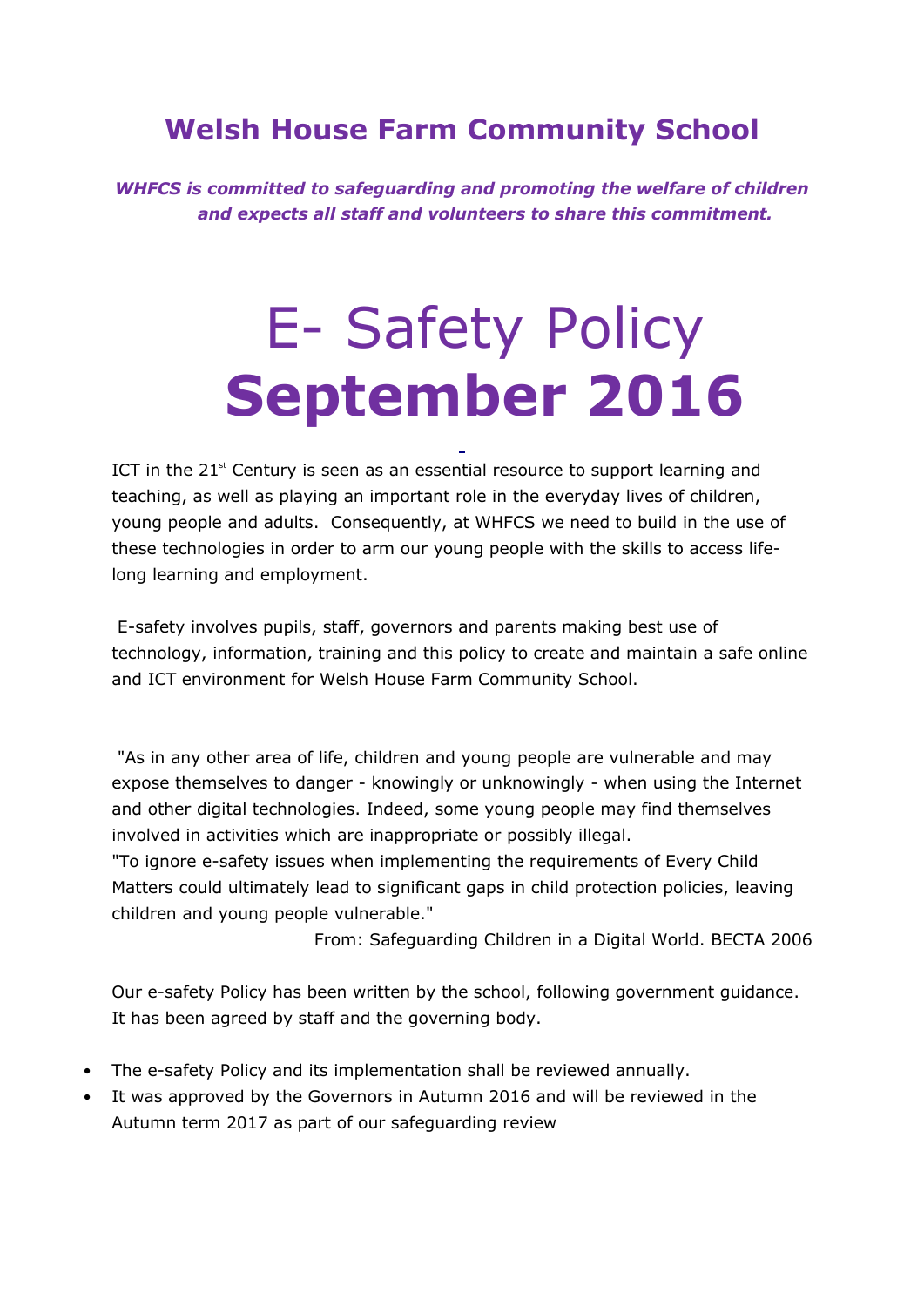## **Roles and Responsibilities**

#### **Governors:**

Governors are responsible for the approval of the e-Safety Policy and for reviewing the effectiveness of the policy. The role of the E-Safety Governor will include:

- Regular meetings with the e-Safety Co-ordinator/Officer.
- Regular monitoring of e-safety incident logs.

#### **Headteachers and Senior Leaders**:

- The Headteachers are responsible for ensuring the safety (including e-safety) of members of the school community, though the day-to-day responsibility for e-safety will be delegated to the e-Safety Co-ordinator.
- The Headteachers/Senior Leaders are responsible for ensuring that the e-safety Coordinator and other relevant staff receive suitable CPD to enable them to carry out their e-safety roles and to train other colleagues, as relevant.
- The Headteachers/Senior Leaders will ensure that there is a system in place to allow for monitoring and support of those in school who carry out the internal e-safety monitoring role. This is to provide a safety net and also support to those colleagues who take on important monitoring roles.
- The Headteachers and Assistant Heads should be aware of the procedures to be followed in the event of a serious e-safety allegation being made against a member of staff.

#### **The E-Safety Co-ordinator:**

- Takes day-to day-responsibility for e-safety issues and has a leading role in establishing and reviewing the school e-safety policy/documents.
- Ensures that all staff are aware of the procedures that need to be followed in the event of an e-safety incident taking place.
- Provides training and advice for staff.
- Liaises with school ICT technical staff.
- Receives reports of e-safety incidents and creates a log of incidents to inform future e-safety developments.

## **Teaching and Learning**

The Internet is an essential element for education, business and social interaction. Internet use is a part of the statutory curriculum and a necessary tool for staff and pupils, and so the school has a duty to provide pupils with quality Internet access as part of their learning experience: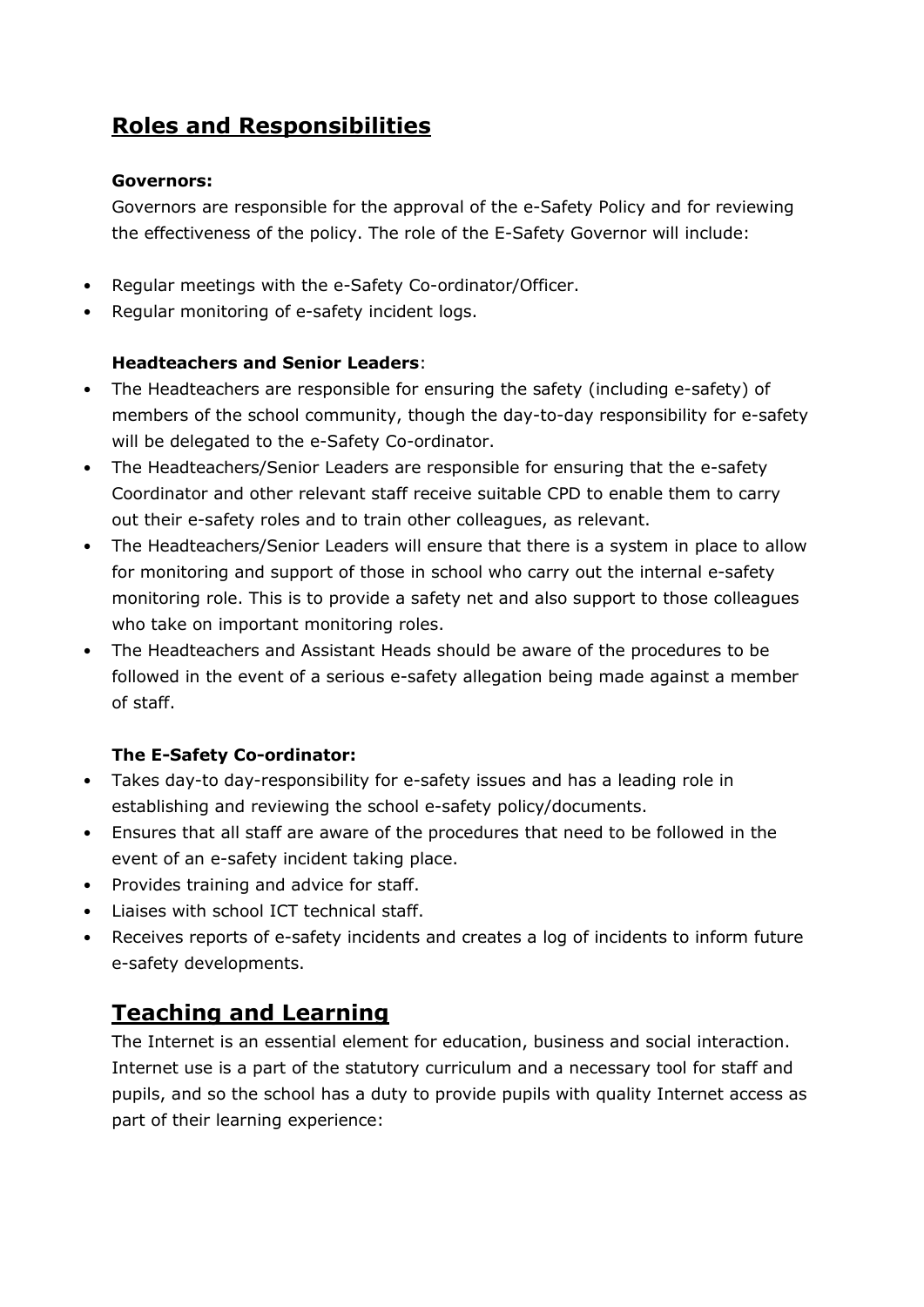- The school Internet access will be designed expressly for pupil use including appropriate content filtering.
- Pupils will be given clear objectives for Internet use and taught what use is acceptable and what is not.
- Pupils will be educated in the effective use of the Internet in research, including the skills of knowledge location, retrieval and evaluation.
- As part of the new ICT (computing) curriculum, all year groups have digital literacy units that focus on different elements of staying safe on line. These units include topics from how to use a search engine, digital footprints and cyber bullying.
- The school will ensure that the use of Internet derived materials by staff and pupils complies with copyright law.

Through ICT we ensure that the school meets the needs of all, taking account of gender, ethnicity, culture, religion, language, sexual orientation, age, ability, disability and social circumstances. It is important that in this school we meet the diverse needs of pupils to ensure inclusion for all and that all pupils are prepared for full participation in a multi- ethnic society. We also measure and assess the impact regularly through meetings our SEN co-ordinator and individual teachers to ensure all children have equal access to succeeding in this subject.

Pupils are taught in all lessons to be critically aware of the materials/content they access on-line and are guided to validate the accuracy of information

#### **Authorised Internet Access**

By explicitly authorising use of the school's Internet access pupils, staff, governors and parents are provided with information relating to e-safety and agree to its use:

- All staff must read and sign the 'Acceptable ICT Use Agreement' before using any school ICT resource.
- Parents will be informed that pupils will be provided with supervised Internet access and asked to sign and return a consent form for pupil access.
- Only authorised equipment, software and Internet access can be used within the school.

#### **World Wide Web**

The Internet opens up new opportunities and is becoming an essential part of the everyday world for children: learning, homework, sharing are some of the legitimate and beneficial uses. However, there are inappropriate and undesirable elements that must be managed:

• If staff or pupils discover unsuitable sites, the URL (address), time and content shall be reported to the teacher who will then report to the Headteacher, by recording the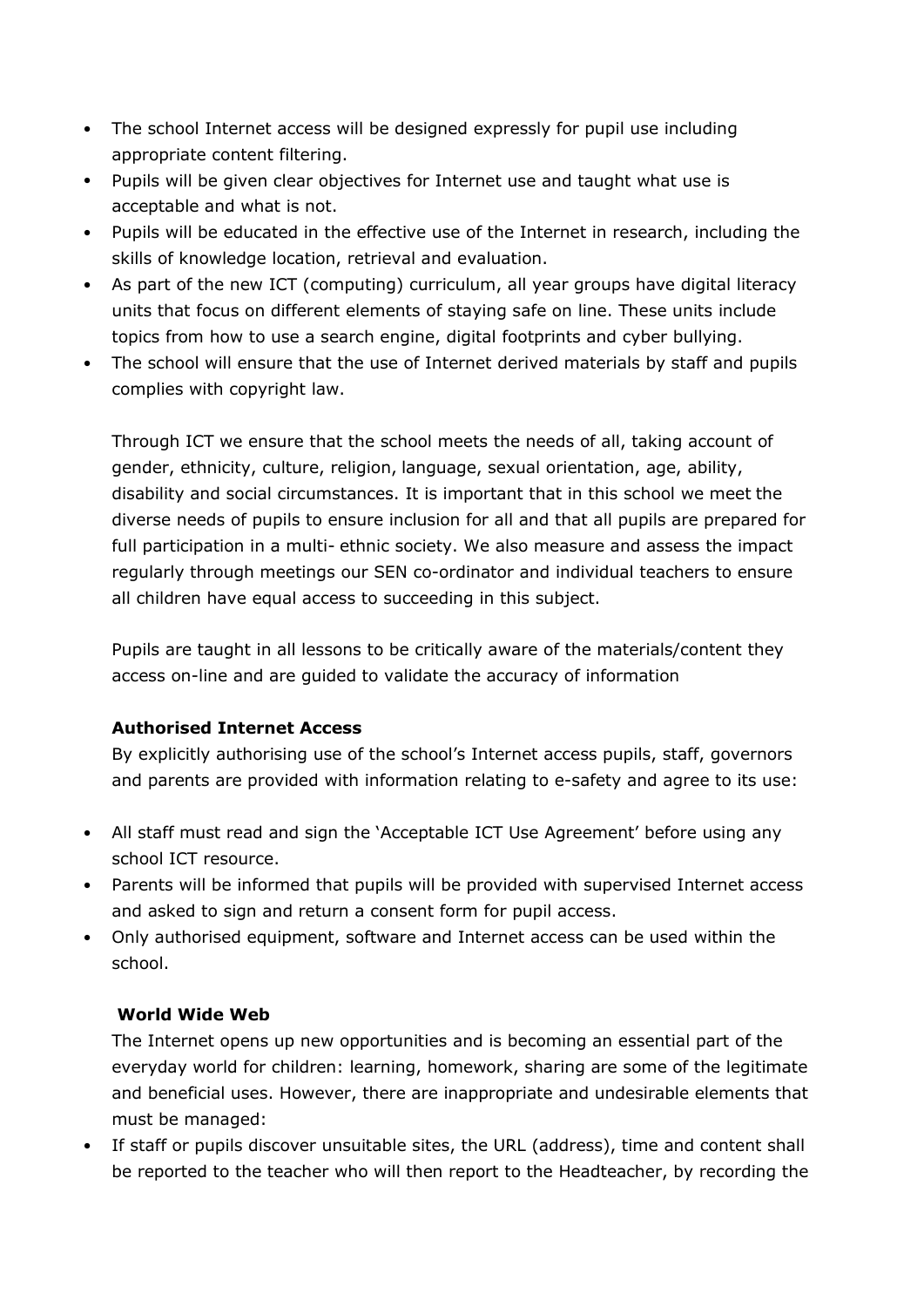incident in an e-Safety Log, which will be stored in the Headteacher's office with other safeguarding materials. The e-Safety Log will be reviewed termly by the e-Safety Co-ordinator.

- The school will ensure that the use of Internet derived materials by staff and pupils complies with copyright law.
- Pupils will be taught to be critically aware of the materials they are shown and how to validate information before accepting its accuracy.
- The school will work in partnership with the Local Authority to ensure filtering systems are as effective as possible.

#### **E-mail**

- E-mail is a quick and easy method of communication, ensuring beneficial and appropriate usage is an important part of e-safety:
- Pupils may only use approved e-mail accounts on the school system.
- Pupils must immediately tell a teacher if they receive offensive e-mail.
- Pupils must not reveal personal details of themselves or others in e-mail communication, or arrange to meet anyone without specific permission.
- Whole class or group e-mail addresses should be used in school rather than individual addresses.
- Access in school to external personal e-mail accounts is not allowed.
- E-mail sent to external organisations should be written carefully and authorised before sending, in the same way as a using outlook.
- Chain letters, spam, advertising and all other emails from unknown sources will be deleted without opening or forwarding.

#### **Security and passwords**

Passwords should be changed regularly. The system will inform users when the password is to be changed. Pupils and staff should never share passwords and staff must never let pupils use a staff logon. Staff must always 'lock' the PC if they are going to leave it unattended (the picture mute or picture freeze option on a projector will allow an image to remain on the screen and also allow a PC to be 'locked').

#### **Social Networking**

- Social networking Internet sites (such as, MySpace, Facebook) provide facilities to chat and exchange information online. This online world is very different from the real one with the temptation to say and do things beyond usual face-to-face contact.
- Use of social networking sites and newsgroups in the school, is not allowed and will be blocked/filtered.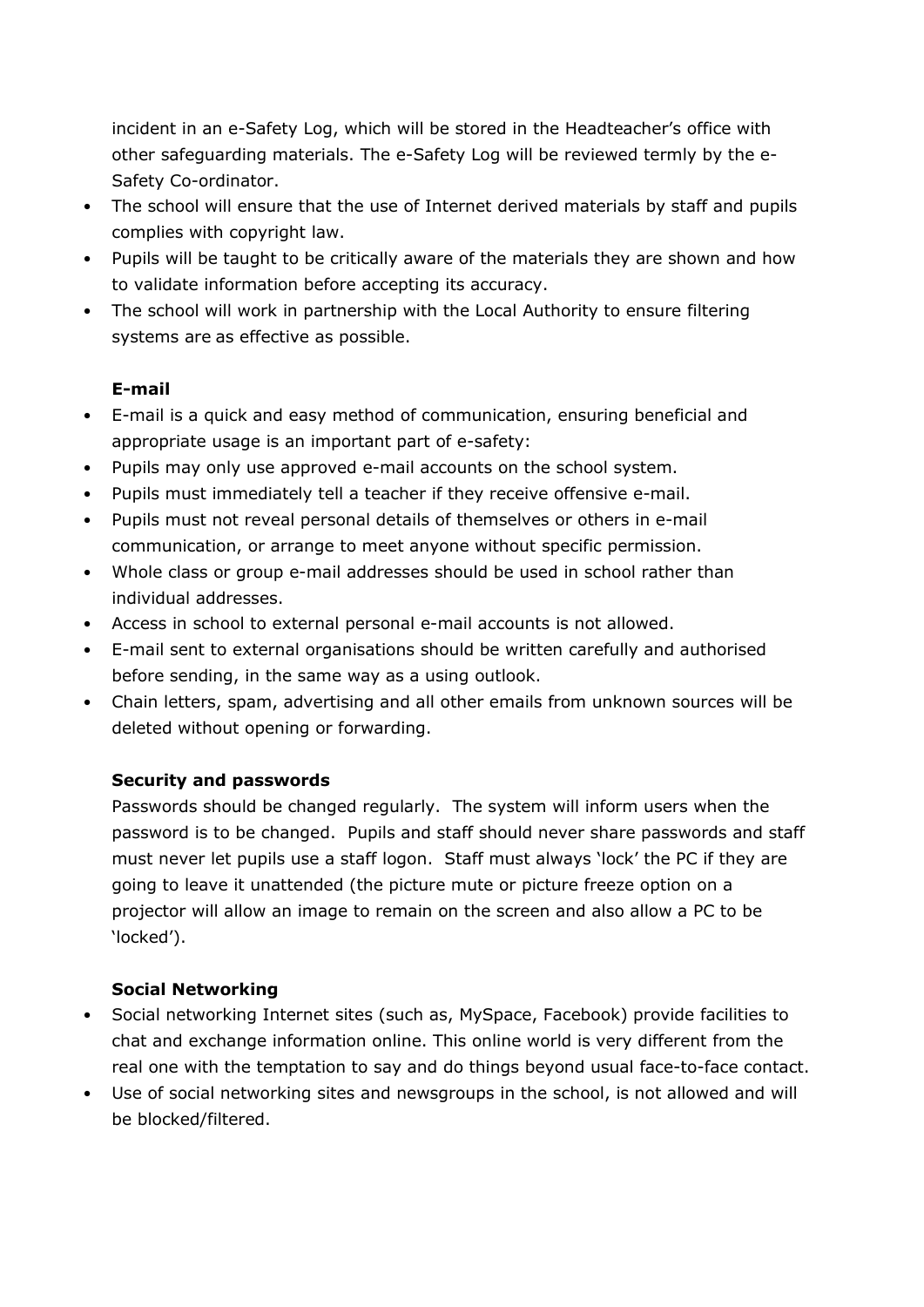- Pupils will be advised never to give out personal details of any kind that may identify themselves, other pupils, their school or location. This will also include not using personal photographs and videos.
- Pupils and parents will be advised that the use of social network spaces outside school is inappropriate for primary aged pupils.
- Pupils will be encouraged to only interact with known friends, family and staff over the Internet and deny access to others.
- Parents, pupils and staff will be advised of the dangers of discussing pupils, staff or the school on social networking sites. The governors will consider taking legal action, where appropriate, to protect pupils and staff against cyber bullying and defamatory comments.

#### **Reporting**

All breaches of the e-safety policy need to be recorded in the E-Safety reporting book that is kept by the e-safety co-ordinatior. The details of the user, date and incident should be reported.

Incidents which may lead to child protection issues need to be passed on to one of the Designated Teachers immediately – it is their responsibility to decide on appropriate action not the class teachers.

Allegations involving staff should be reported to the Headteachers. If the allegation is one of abuse then it should be handled according to the DFE document titled 'Dealing with allegations of abuse against teachers and other staff'. If necessary the local authority's LADO should be informed.

Evidence of incidents must be preserved and retained.

The curriculum will cover how pupils should report incidents (e.g. Ceop button, trusted adult, Childline).

#### **Mobile Phones**

Many new mobile phones have access to the Internet and picture and video messaging. Whilst these are the more advanced features, they present opportunities for unrestricted access to the Internet and sharing of images. There are risks of mobile bullying, or inappropriate contact.

• Pupils by permission of the Headteacher can bring mobile phones onto the school site where it is seen by the school and parents as a safety/precautionary use. These are handed into the school office at 8:45 and collected at the end of the day.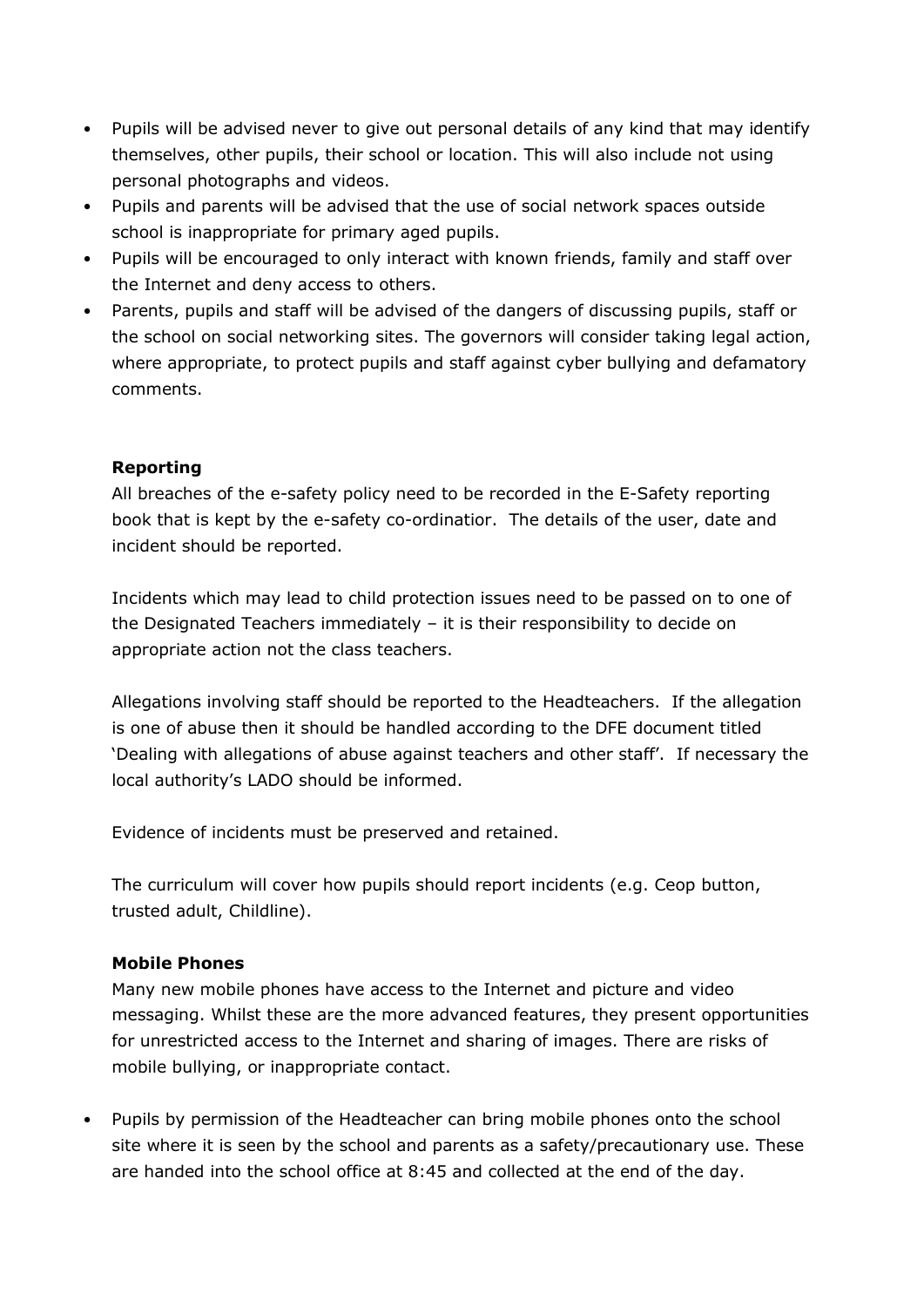- The sending of abusive or inappropriate text messages is forbidden.
- Staff should always use the school phone to contact parents.
- Staff including students and visitors are not permitted to access or use their mobile phones within the classroom. All staff, visitors and volunteers should ensure that their phones are turned off and stored safely away during the teaching day.
- Staff may use their mobile phones in the staffroom/one of the school offices.
- Parents cannot use mobile phones on school trips to take pictures of the children

On trips staff mobiles are used for emergency only

#### **Digital/Video Cameras/Photographs**

Pictures, videos and sound are not directly connected to the Internet but images are easily transferred.

- Pupils will not use digital cameras or video equipment at school unless specifically authorised by staff.
- Publishing of images, video and sound will follow the policy set out in this document under 'Publishing Content'.
- Parents and carers are permitted to take photos/videos of their own children in school events. They are requested not to share photos/videos from school events on social networking sites if other pupils appear in the background.
- One of the Headteachers or a nominee will inform parent(s)/guardian(s) and others present at school events that photographs/videos may be taken on the basis that they are for private retention and not for publication in any manner

Staff should always use a school camera to capture images and should not use their personal devices.

Photos taken by the school are subject to the Data Protection act.

#### **Published Content and the School Website**

The school website is a valuable source of information for parents and potential parents.

- Contact details on the Website will be the school address, e-mail and telephone number.
- Staff and pupils' personal information will not be published.
- One of the Headteachers or a nominee will take overall editorial responsibility and ensure that content is accurate and appropriate.
- Photographs and videos that include pupils will be selected carefully and will not enable individual pupils to be clearly identified.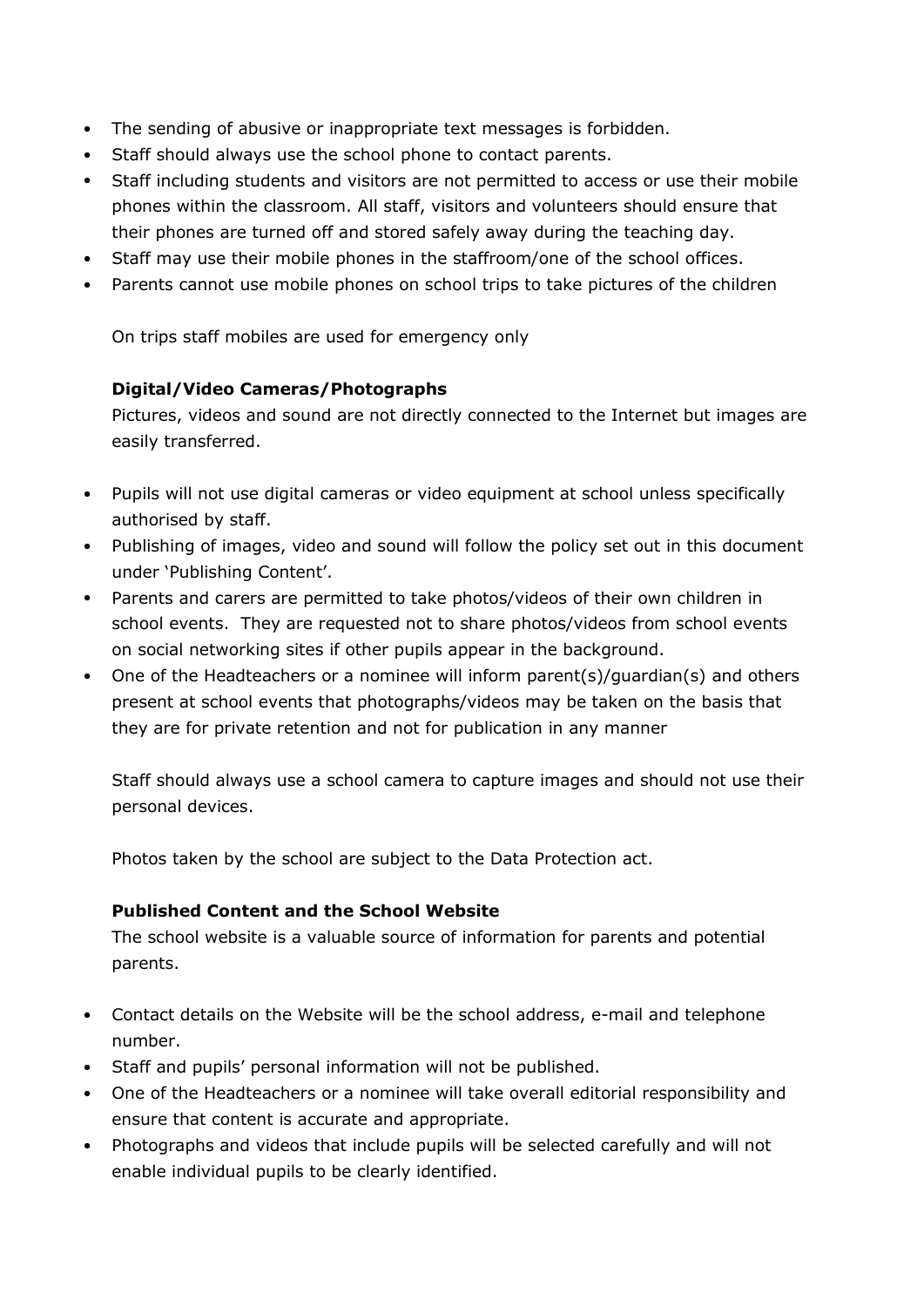- Pupils' full names will not be used in association with photographs.
- Consent from parents will be obtained before photographs of pupils are published on the school Website.
- Work will only be published with the permission of the pupil.
- Parents should only upload pictures of their own child/children onto social networking sites.
- The Governing body may ban the use of photographic equipment by any parent who does not follow the school policy.

#### **Information System Security**

- School ICT systems capacity and security will be reviewed regularly.
- Virus protection will be installed and updated regularly.
- Security strategies will be discussed with the Local Authority.
- E-safety will be discussed with our ICT support and those arrangements incorporated in to our agreement with them.

#### **Protecting Personal Data**

Personal data will be recorded, processed, transferred and made available according to the Data Protection Act 1998 and Freedom of Information Act

#### **Assessing Risk**

The school will take all reasonable precautions to prevent access to inappropriate material. However, due to the international scale and linked Internet content, it is not possible to guarantee that unsuitable material will never appear on a school computer. The school does not accept liability for the material accessed, or any consequences of Internet access. The school will audit ICT use to establish if the esafety policy is adequate and that the implementation of the e-safety policy is appropriate.

#### **Handling E-Safety Complaints**

- Complaints of Internet misuse will be dealt with by a senior member of staff.
- Any complaint about staff misuse must be referred to one of the Headteachers.
- Complaints of a child protection nature shall be dealt with in accordance with school child protection procedures.
- Pupils and parents will be informed of the complaints procedure.
- Discussions will be held with the community police officer to establish procedures for handling potentially illegal issues.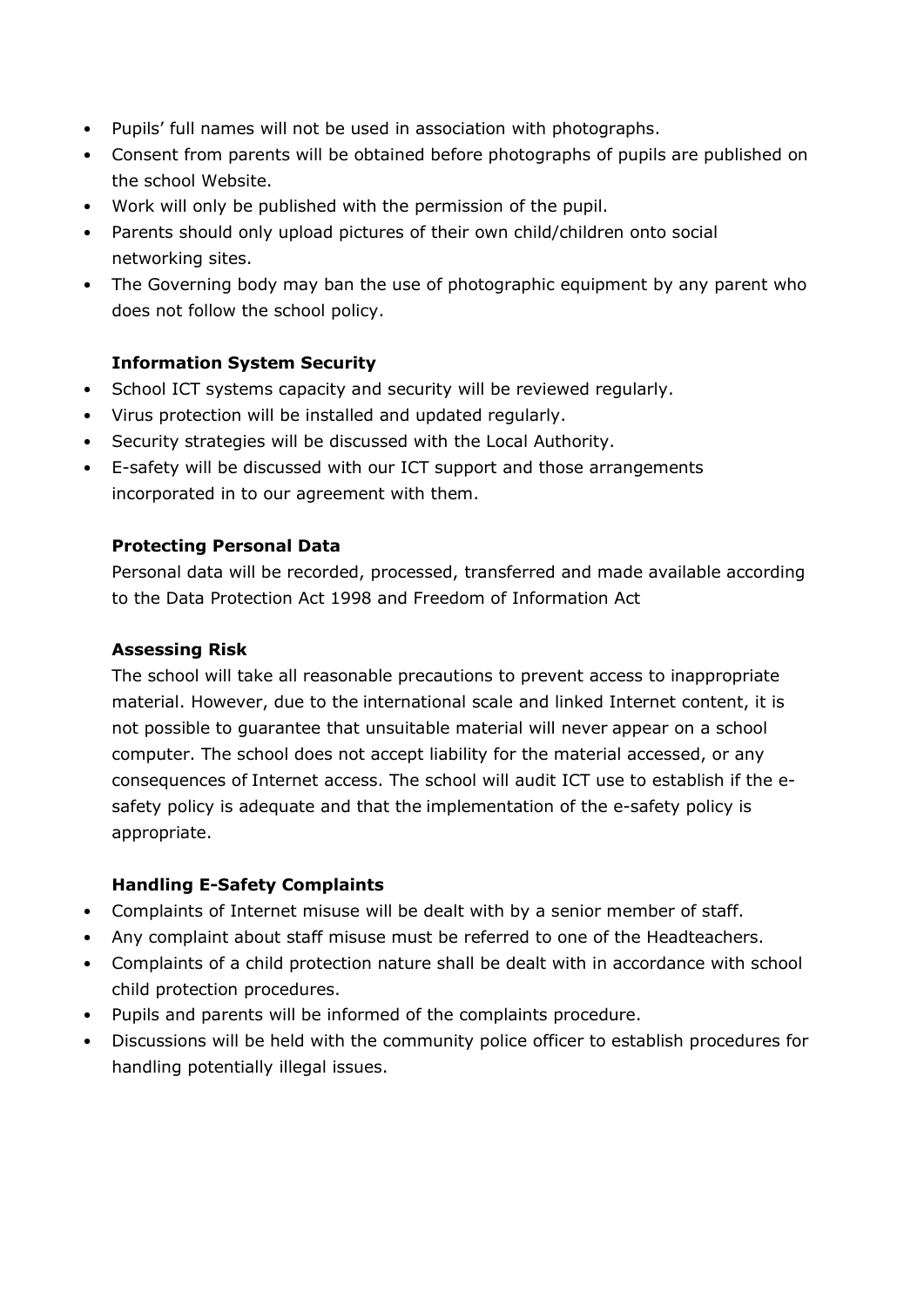## **Communication of Policy**

#### **Pupils:**

- Rules for Internet access will be posted in all networked rooms.
- Pupils will be informed that Internet use will be monitored.
- Pupils will be informed of the importance of being safe on social networking sites such as msn. This will be strongly reinforced across all year groups during ICT lessons and all year groups look at different areas of safety through the digital literacy lessons.

#### **Staff:**

• All staff will be given the School e-safety Policy and its importance explained.

#### **Parents:**

• Parents' attention will be drawn to the School e-safety Policy in newsletters and on the school Website.

#### **Further Resources**

We have found these web sites useful for e-safety advice and information.

http://www.thinkuknow.co.uk/

http://www.childnet-int.org/

Set up by the Police with lots of information for parents and staff including a place to report abuse. Non-profit organisation working with others to "help make the Internet a great and safe place for children".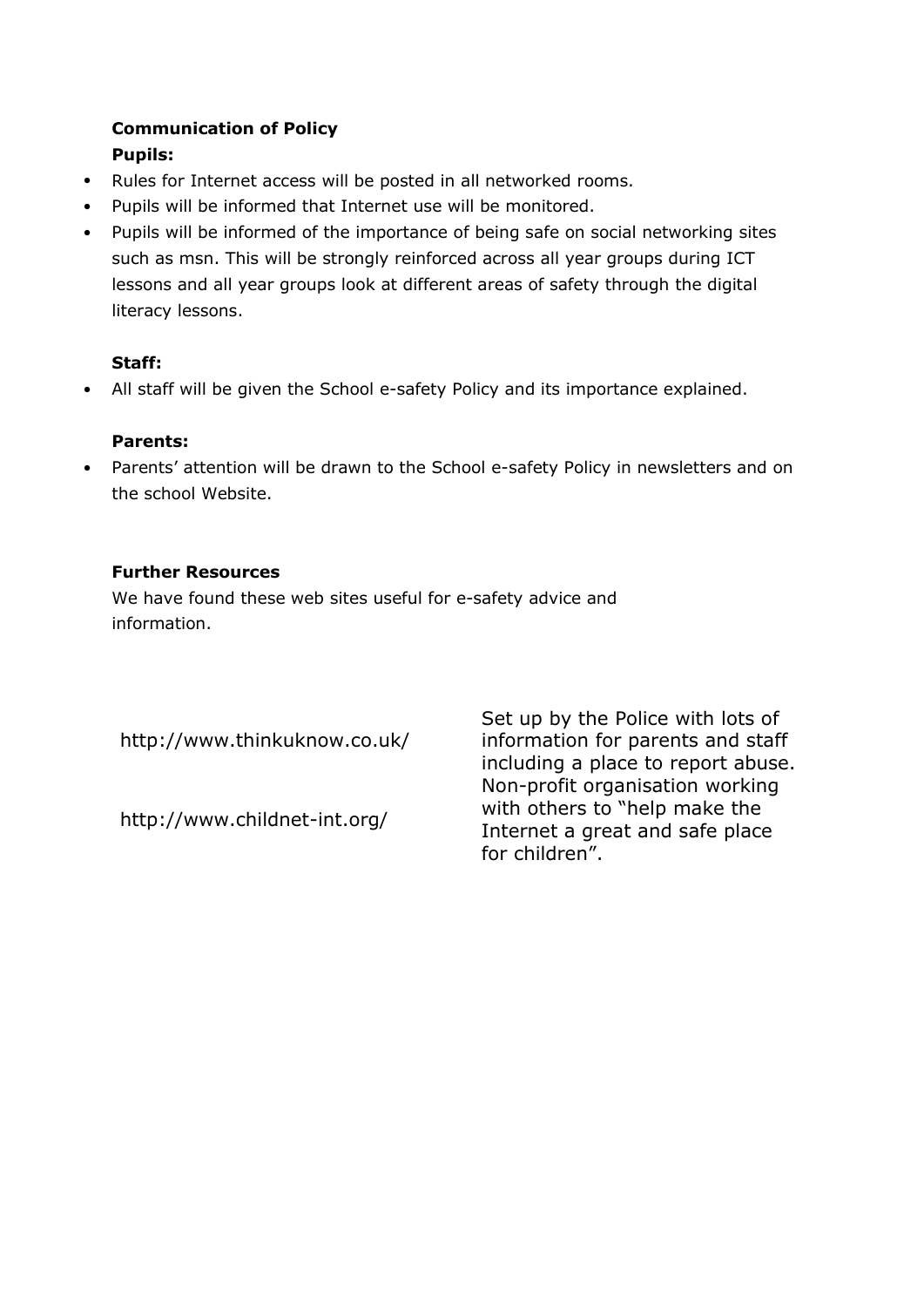# **Acceptable Use Policy**

## **AUP for learners in KS1 I want to feel safe all the time.**

I agree that I will:

- •
- $\circ$  always keep my passwords a secret
- $\circ$  only open pages which my teacher has said are OK
- $\circ$  only work with people I know in real life
- $\circ$  tell my teacher if anything makes me feel scared or uncomfortable on the internet
- o make sure all messages I send are polite
- $\circ$  show my teacher if I get a nasty message
- $\circ$  not reply to any nasty message or anything which makes me feel uncomfortable
- $\circ$  not give my mobile phone number to anyone who is not a friend in real life
- $\circ$  only email people I know or if my teacher agrees
- $\circ$  only use my school email
- $\circ$  talk to my teacher before using anything on the internet
- $\degree$  not tell people about myself online (I will not tell them my name, anything about my home and family and pets)
- $\circ$  not upload photographs of myself without asking a teacher
- o never agree to meet a stranger

## **Anything I do on the computer may be seen by someone else. I am aware of the CEOP report button and know when to use it.**

*Signed ………………………………………………..*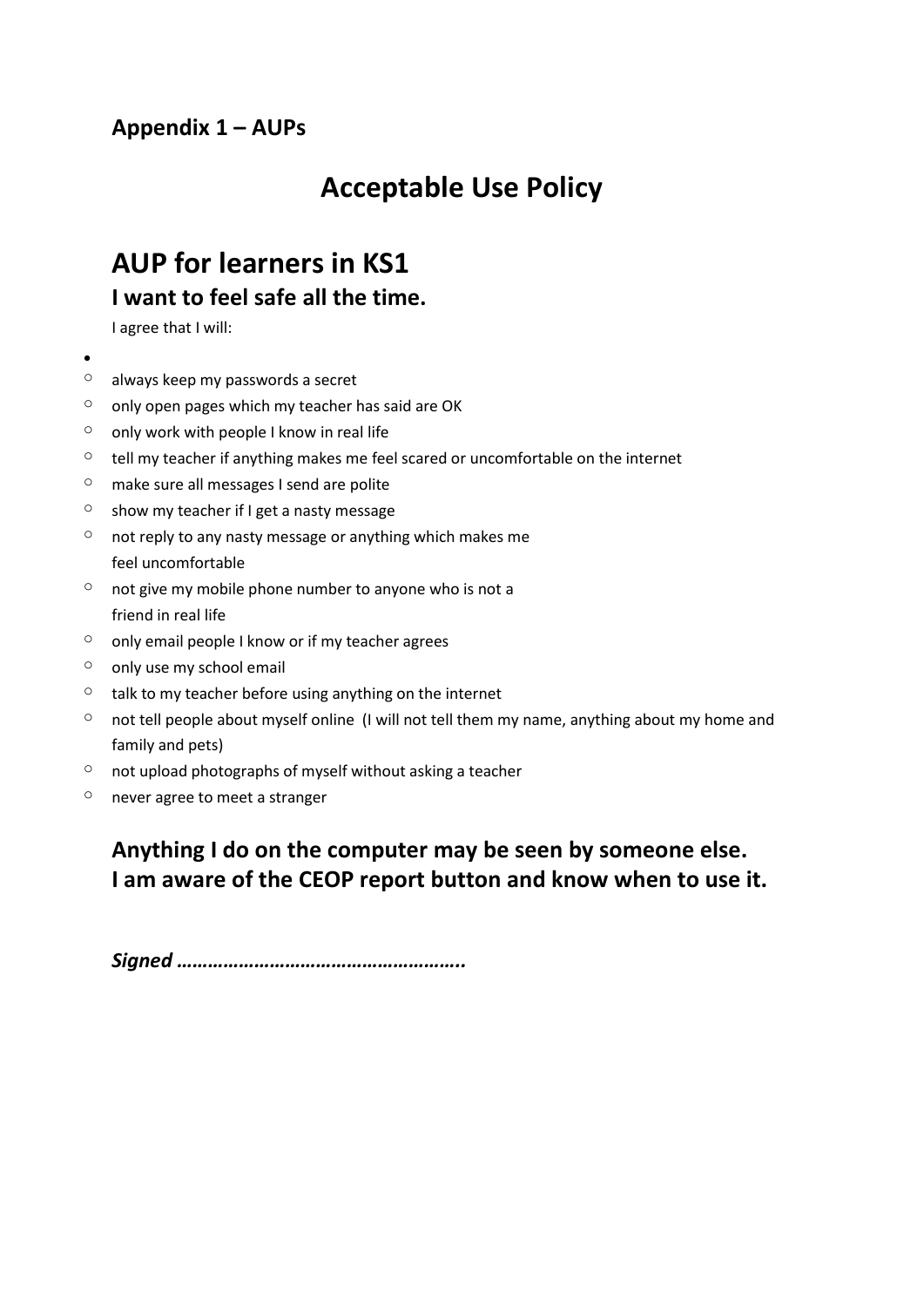# **Acceptable Use Policy**

## **AUP for learners in KS2**

## **When I am using the computer or other technologies, I want to feel safe all the time.**

I agree that I will:

- $\circ$  always keep my passwords a secret
- $\degree$  only use, move and share personal data securely
- only visit sites which are appropriate
- work in collaboration only with people my school has approved and will deny access to others
- $\circ$  respect the school network security
- $\degree$  make sure all messages I send are respectful
- $\degree$  show a responsible adult any content that makes me feel unsafe or uncomfortable
- $\degree$  not reply to any nasty message or anything which makes me feel uncomfortable
- $\degree$  not use my own mobile device in school unless I am given permission
- $\degree$  only give my mobile phone number to friends I know in real life and trust
- $\degree$  only email people I know or approved by my school
- $\circ$  only use email which has been provided by school
- $\circ$  obtain permission from a teacher before I order online
- $\degree$  discuss and agree my use of a social networking site with a responsible adult before joining
- $\degree$  always follow the terms and conditions when using a site
- $\degree$  always keep my personal details private. (my name, family information, journey to school, my pets and hobbies are all examples of personal details)
- $\degree$  always check with a responsible adult before I share images of myself or others
- $\circ$  only create and share content that is legal
- $\degree$  never meet an online friend without taking a responsible adult that I know with me

**I am aware of the CEOP report button and know when to use it. I know that anything I share online may be monitored.**

**I know that once I share anything online it is completely out of my control and may be used by others in a way that I did not intend.**

*Signed……………………………………………………….*